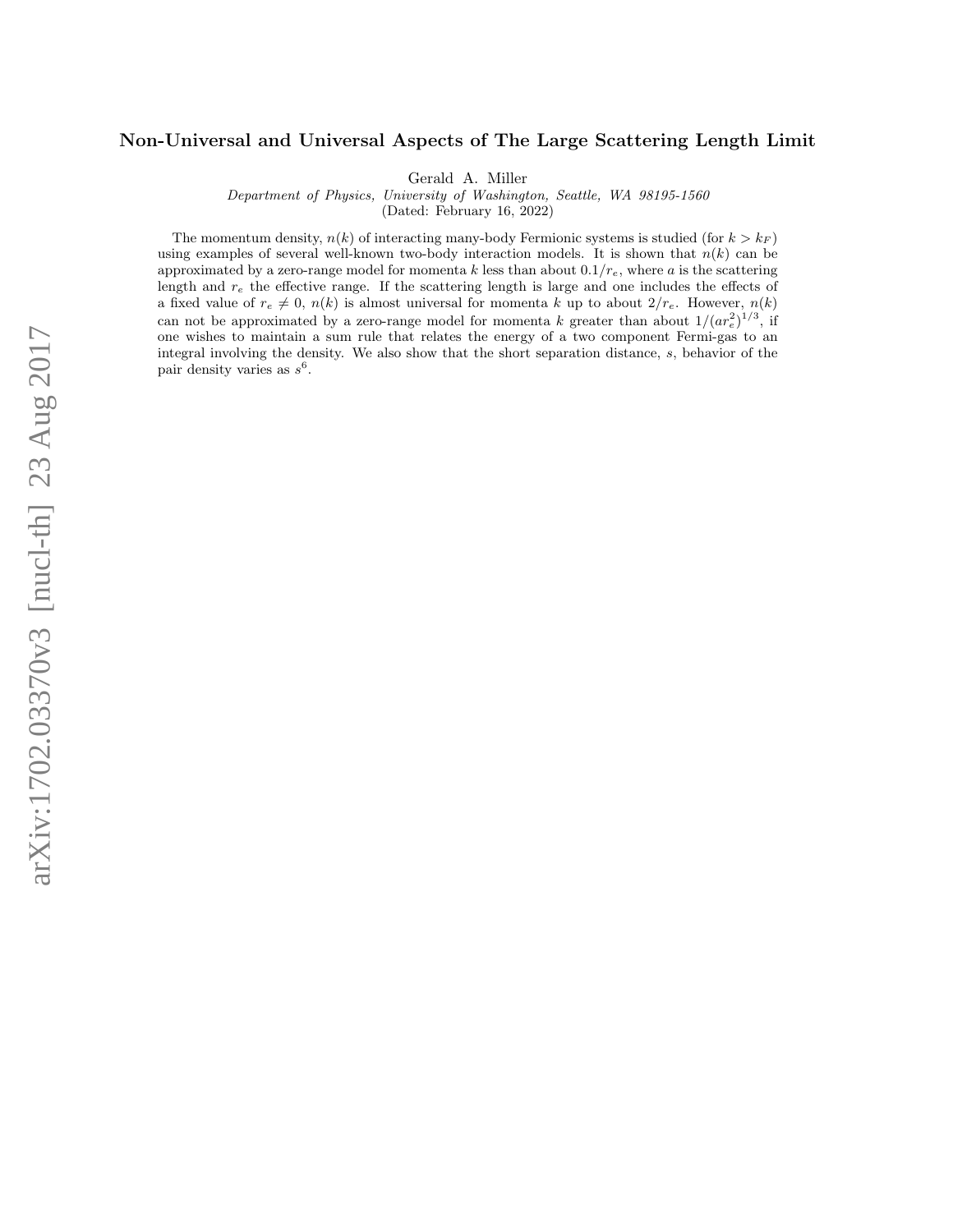Interacting many-body Fermionic systems are copious in nature, with examples occurring in astrophysics, nuclear physics, condensed matter physics, and most recently in atomic systems. The development of trapping, cooling and magnetic resonance techniques techniques for ultracold atoms allows the strength of the two-body interaction to be controlled experimentally [\[1–](#page-8-0)[3\]](#page-8-1). At low relative energies this strength is characterized by the scattering length,  $a$ , which can be much, much larger than the range of the two-body interactions,  $R$ .

Such systems are of interest to understanding the nucleon-nucleon interaction, which is characterized at low energies by scattering lengths of magnitude much larger than the effective range. Indeed, the limit of  $a \to \infty$ ,  $R \to 0$ , characterized as the unitary limit, has been used as a benchmark problem for nuclear many-body physics. See for example, G.F Bertsch in.Ref. [\[4\]](#page-8-2) and for example [\[5,](#page-8-3) [6\]](#page-8-4).

If  $a/R$  approaches infinity, the system is expected to have universal properties that are determined only by the scattering length. Tan [\[7–](#page-8-5)[9\]](#page-8-6) derived universal relations between diverse properties of any arbitrary system consisting of fermions in two spin states with a large scattering length. These relations include the coefficient of the  $1/k<sup>4</sup>$  tail of the momentum distribution [\[7\]](#page-8-5), a decomposition of the energy into terms that insensitive to short distances [\[7\]](#page-8-5), an expression for the local pair density [\[7\]](#page-8-5), and various other properties of interacting many fermion systems [\[8–](#page-8-7)[12\]](#page-8-8). Tan's derivations start with the assumption that the interaction between constituents is a zero-range pseudopotential. Brataan and Platter [\[13\]](#page-8-9) confirmed these relations using a zero-range interaction, renormalized by cutting off the intermediate momentum integrals at high values of the momentum. But the range of interaction is never 0 for any physical system even though the ratio  $R/a$ can be made exceedingly.

The aim of the present epistle is to explore the consequences of the non-zero range of interaction. We study how the effects of the non-zero value of the effective range influence the relative two-fermion wave function of the interacting two-bodies. The square of the momentum-space wave function,  $\phi(k)$  determines the shape of the system's momentum distribution,  $n(k) = \phi^2(k)$  for  $k > k_F$ , the Fermi momentum. Recent studies that examine the non-zero nature of the effective range include [\[14–](#page-8-10)[16\]](#page-8-11). Ours focuses on exhibiting the most relevant features of the two-body system

We note that the universal relations all involve a property of the system that depends on the contact density,  $\mathcal{C}(\mathbf{R})$ , which is the local density of interacting pairs. Its integral over volume is denoted the contact,  $C$  [\[7\]](#page-8-5), said to be a measure of the number of atom pairs with large (but not too large) relative momentum [\[17\]](#page-8-12). Recent works that apply the contact formalism to nuclear physics include Refs. [\[18–](#page-8-13)[21\]](#page-8-14).

At low relative energies the s-wave scattering phase shift  $\delta$  can be expressed in terms of the effective range expansion:

<span id="page-1-0"></span>
$$
k \cot \delta = -\frac{1}{a} + \frac{1}{2}r_e k^2 + \dotsb,
$$
\n(1)

where k is the relative momentum  $(\hbar^2/m)$  is taken as unity by convention), a is the scattering length and  $r_e$ is the effective range. The effective range is expected to be of the order of range of the two-body interactions that govern the system, but a can be much larger in magnitude. The present analysis is concerned with cases for which  $a > 0$ . If  $a \gg r_e > 0$ , the S-matrix element  $e^{2i\delta(k)}$  has a pole on the positive imaginary axis. This pole corresponds to the energy of a bound state of very small binding energy,  $\overline{B} = 1/a^2 + \frac{\overline{r}_e}{a^3} + \cdots$ , in units with  $\hbar^2/m = 1$ , with m as twice the reduced mass of the interacting pair.

With a zero range interaction, the resulting wave function is simply  $\phi_0(r) = u_0(r)/r = \sqrt{2/(4\pi a)} \exp(-r/a)/r$ , with the momentum space version,  $\tilde{\phi}_0(k) = \sqrt{8\pi a a}/(k^2 a^2 + 1)$ , and  $n_0 = \tilde{\phi}_0^2$ . This function is the source of the claimed  $1/k^4$  behavior of the density. The range of validity of these expressions is said [\[7,](#page-8-5) [17\]](#page-8-12) to be

<span id="page-1-1"></span>
$$
1/a \ll k \ll 1/r_e. \tag{2}
$$

If  $r_e$  is taken to 0, then the upper limit would be infinite.

But  $r_e \neq 0$  for all physical systems, so that other momentum scales may enter. For example, consider the effective range expansion of Eq.  $(1)$ . In the large a limit, the first term is very small. Thus the second term can be as large as or much larger than the second term for relatively small values of k. For example, if  $k = \sqrt{\frac{2}{ar_e}}$ , the second term of Eq. [\(1\)](#page-1-0) provides a 100% correction to the first term. An effect of that size cannot be ignored. The calculations will show that other momentum scales smaller than  $1/r_e$  are important.

We study the influence of the non-zero range of the interaction as manifest by the difference between  $n(k)$ and  $n_0(k)$ . The physics of the interior must matter because,  $(\nabla^2 + \frac{1}{a^2})e^{-r/a}/r = -4\pi\delta(\mathbf{r})$ , so that the function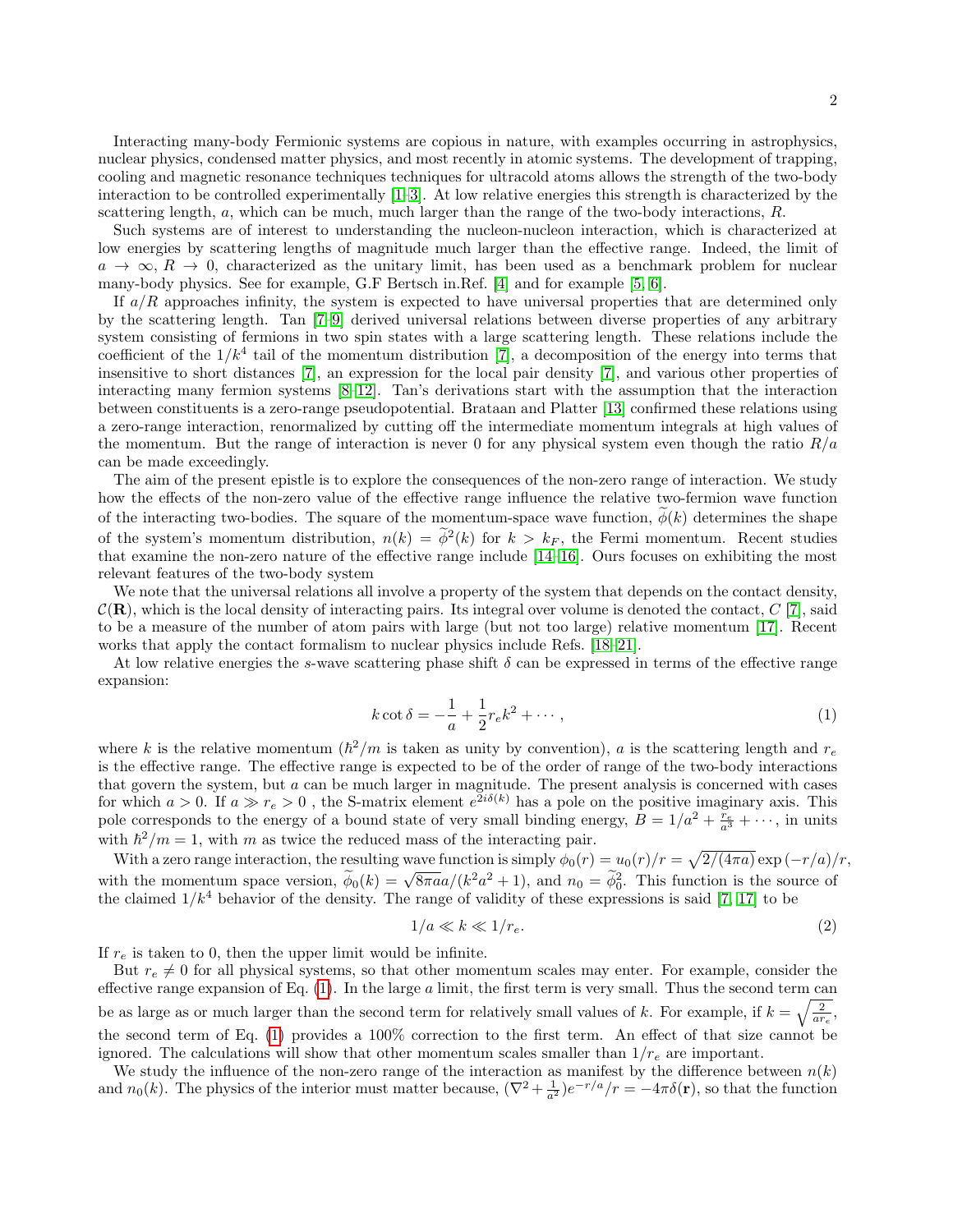

<span id="page-2-0"></span>FIG. 1. (Color online) Comparison of  $r\phi_S(r)$  (red) solid,  $r\phi_H(r)$  (blue) dashed, and  $r\phi_0(r)$  (black) dot-dashed,  $r\phi_{SD}(r)$  (black) solid, and  $r\phi_E(r)$  (black) dashed for  $a/R = 10,000$ . Dimensionless units are used (see text).



FIG. 2. (Color online) Comparison of  $k^4n(k)$ , for five different wave functions with  $n(k) \equiv \tilde{\phi}^2(k)$ . Square well)(red) solid, Hulthein (blue) dashed, zero-range (black) dot-dashed, surface delta (black) solid, and exponential (black)

 $e^{-r/a}/r$  is not a solution of the Schroedinger equation in the usual sense. The region with  $r \le r_e$  matters,  $r_e$ cannot be set to 0, and the range of validity of the  $1/k<sup>4</sup>$  behavior must be limited.

Our approach is to analyze four simple available models of the interaction that have the same non-zero effective range, and then to draw some general conclusions. Starting with an attractive, square-well,  $(S)$ , potential of depth  $V_0$  and range R is useful. The bound state wave function is given by

$$
\phi_S(r) = \frac{N_S}{r} \left[ \frac{\sin Kr}{\sin KR} \theta(R-r) + e^{-(r-R)/a} \theta(r-R) \right],\tag{3}
$$

where  $N_S$  is a normalization factor, and  $K = \sqrt{V_0 - B}$ . For very large scattering lengths KR is slightly larger than  $\pi/2$ , and the effective range  $r_e$  is very close to R, the range of the interaction. The momentum space wave function is the Fourier transform:

$$
\widetilde{\phi}_S(k) = \bar{N}_S \frac{\left(\frac{\sin(kR)}{ak} + \cos(kR)\right)}{\left(K^2 - k^2\right)\left(1 + a^2 k^2\right)}.
$$
\n(4)

Another simple model is the Hulthein wave function,  $(H)$ . The bound state wave function is given by

$$
\phi_H(r) = \frac{\sqrt{\beta(\beta + \alpha)}}{\beta - \alpha} \sqrt{\frac{2\alpha}{4\pi}} \frac{1}{r} (e^{-\alpha r} - e^{-\beta r}),\tag{5}
$$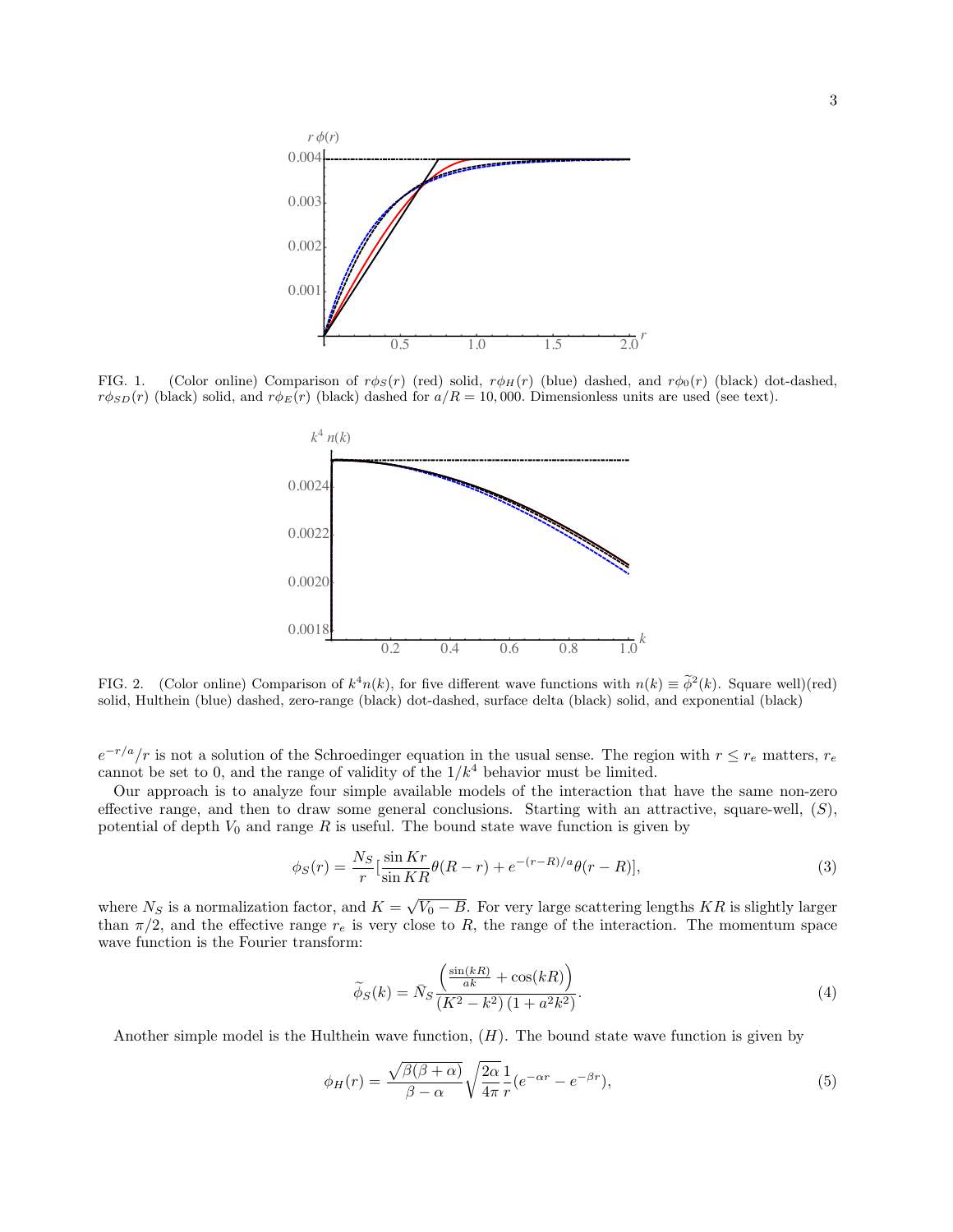with  $\beta \gg a$ ,  $B = \alpha^2$ . In the large  $a/r_e$  limit,  $\alpha = 1/a$ . The momentum space wave function is given by

$$
\widetilde{\phi}_H(k) = 2\sqrt{2\pi}\sqrt{\alpha\beta(\alpha+\beta)^3} \frac{1}{\alpha^2+k^2} \frac{1}{\beta^2+k^2}.
$$
\n(6)

The surface delta (SD) function potential  $V(r) \propto \delta(r - R)$  is also easily analyzed. The coordinate space wave function is given by

$$
\phi_{SD}(r) = \frac{N_{SD}}{r} \left( \frac{\sinh(r/a)}{\sinh(R/a)} \theta(R-r) + e^{-(r-R)/a} \theta(r-R) \right),\tag{7}
$$

if  $B = 1/a^2$ . The momentum space wave function is given by

$$
\widetilde{\phi}_{SD}(k) = \widetilde{N}_{SD} \frac{1}{1 + (ka)^2} \frac{\sin(kR)}{kR}.
$$
\n(8)

The exponential potential  $(E)$ ,  $V(r) = -V_{0E}e^{-\mu r}$  provides another well-studied example. A bound state wave function is given by

$$
r\phi_E(r) = N_E J_{2\sigma/\mu} (2\sqrt{V_{0E}}/\mu \, e^{-\mu r/2}),\tag{9}
$$

with  $V_0 > 0$ , and the value of  $\sigma$  determined by the condition  $J_{2\sigma/\mu}(2\sqrt{2V_{0E}/\mu}) = 0$ ,  $B = -\sigma^2$ , and  $1/\sigma = a$ in the large scattering length limit. A useful form of the momentum-space wave function is obtained by using the power-series expansion for the Bessel function. The large scattering length result is given by

$$
\widetilde{\phi}_E(k) = \widetilde{N}_E \sum_{j=0}^{\infty} \left( \frac{V_{0E}}{\mu^2} \right)^{j+1/(a\mu)} \times \frac{(-1)^j}{j!\Gamma(j+1+2/(a\mu))} \frac{1}{k^2 + (1/a + \mu j)^2}.
$$
\n(10)

This function can be seen as a generalization of the Hulthein wave function.

Five coordinate space wave functions  $(0, S, H, SD, E)$  are compared in Fig. [1.](#page-2-0) The examples shown here use the very large ratio for  $a/R = 10000$  to ensure that any non-universal features do not arise from an insufficiently large scattering length. The values  $V_{0E} = 18.73886$ ,  $\mu = 3.6$  are used to obtain same values of  $a, r_e$  as for the other potentials. The effective range is chosen to be unity in the natural length unit of the system. If the binding energy is very small, the effective range can be computed using the bound state wave function. The relevant expression is (for  $B = -1/a^2$ )

$$
r_e = 2 \int dr (e^{-2r/a} - u_{ER}^2(r)), \tag{11}
$$

where  $u_{ER}(r) = r\phi(r)$  normalized so that its asymptotic form is  $e^{-r/a}$ . This expression is taken from the usual effective range expansion [\[22\]](#page-8-15), but using  $k = i/a$ : the energy is taken to approach 0 from negative values. Any differences from the approach using positive energy are accounted for by higher order terms in the effective range expansion, which are significant for small values of k. For the square well,  $R \approx 1$ . For the Hulthein wave function one finds:

$$
r_e = 2 \int_0^\infty dr (e^{-2r/a} - (e^{-r/a} - e^{-\beta r})^2 \approx \frac{3}{\beta},\tag{12}
$$

under the assumption that  $\beta a \gg 1$ . For the surface delta model, the  $\delta(r - R_{SD})$  occurs at  $R_{SD} = 3/4r_e$ . Fig. [1](#page-2-0) shows that the effects of the finite range of interaction are considerable for  $r < 1$ . Using any value of  $a/R$  greater than about 400 would lead to very similar coordinate-space plots.

Five momentum space wave functions are compared (in terms of  $n(k) = \tilde{\phi}^2(k)$ ) in Fig. 2. The zero range model shows the  $1/k<sup>4</sup>$  behavior, and all of the models look like the zero range model for values of k less than about 0.1. Thus Eq.  $(2)$  is verified, if one takes the symbol  $\ll$  to mean about 0.1. For larger values there is a small, but distinct, fall-off behaving quadratically in  $k$  that is essentially the same for each model. We show below that this seemingly innocuous effect has significant consequences for the energy sum rule of [\[7\]](#page-8-5),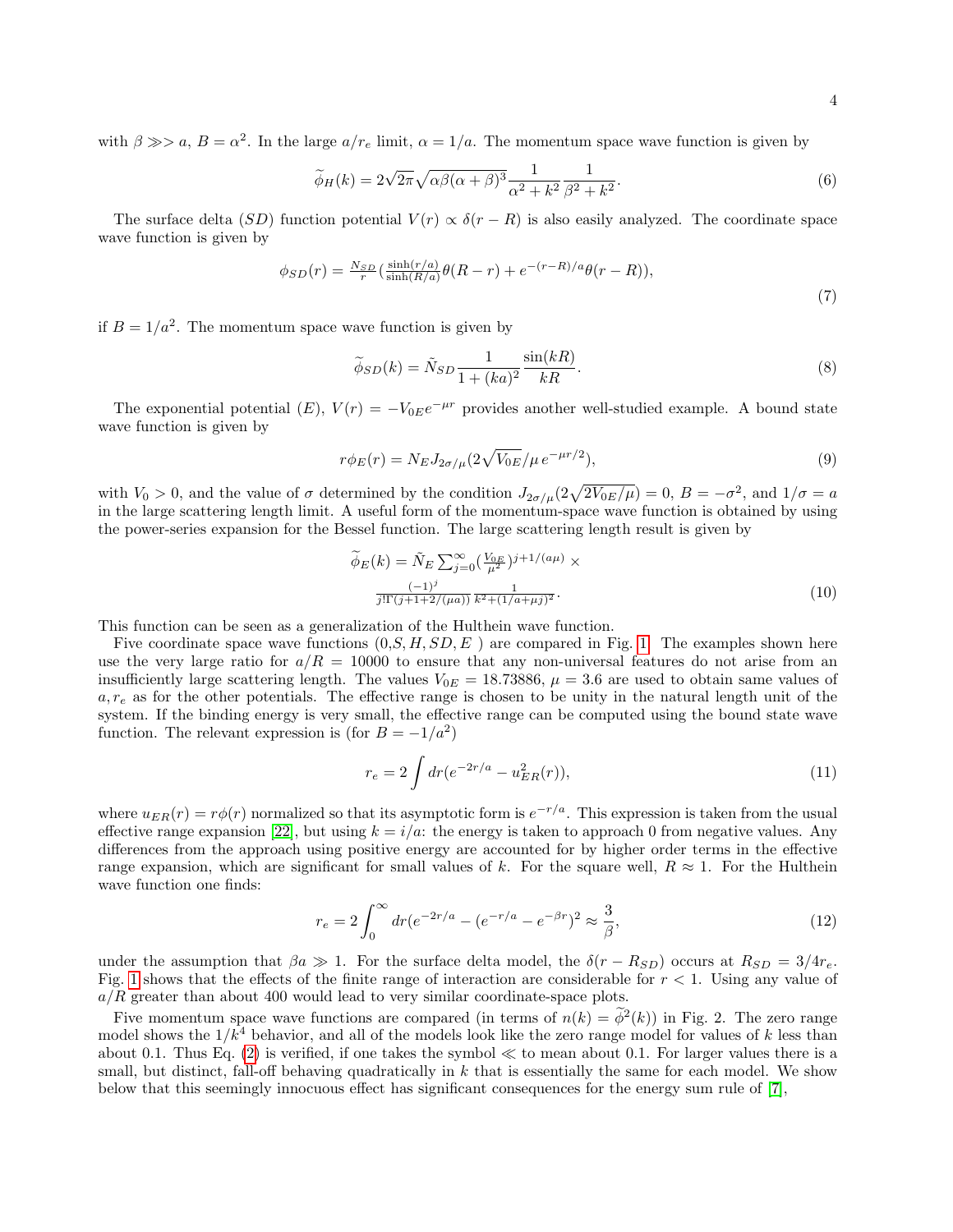First it is necessary to improve the understanding of  $n(k)$ . Consider the Lippmann-Schwinger equation:

<span id="page-4-0"></span>
$$
\widetilde{\phi}(k) = -\frac{4\pi}{k^2 + B} \int dr \, \frac{\sin(kr)}{k} V(r) r\phi(r) = -\frac{4\pi}{k^2 + B} T(k),
$$
\n
$$
T(k) \equiv \int dr \, \frac{\sin(kr)}{k} V(r) r\phi(r).
$$
\n(13)

The quantity  $T(k)$  is an off-shell transition matrix element, and its integrand is non-vanishing only for values of r within the range of the two-body potential,  $V(r)$ . Repeated integration by parts in Eq. [\(13\)](#page-4-0) shows that  $\phi$ falls as  $1/k^4$  for asymptotic values of k, provided  $V(r)r\phi$  does not vanish at the origin. The falloff is at least as fast as ∼  $1/k^6$  if  $V(r)r\phi$  does vanish at the origin. If the potential is a function of  $r^2$ ,  $\phi(k)$  falls off faster than any inverse power of  $k^2$ . This means that the statement e.g. [\[23\]](#page-8-16) that  $C = \lim_{k \to \infty} k^4 n(k)$  cannot be correct because the correct value of the limit is 0. The momentum range covered by the experiment of that paper corresponds to values of k less than about  $0.2a$ , so the high momentum limit is not reached.



<span id="page-4-2"></span>FIG. 3. (Color online) Comparison of  $n(k)/n_0(k)$ , for four different wave functions with  $n(k) \equiv \tilde{\phi}^2(k)$ . Square well (red-solid), Hulthein (blue-dashed), surface delta (black-solid), and exponential (black-dashed) for  $a/R = 10,000$ . Dimensionless units are used (see text).

Our interest here is in understanding the regime of relatively low values of  $k$  shown in Fig. 2. We may accurately use the relation  $\sin x/x = 1 - x^2/6$  for values of x up to unity. If  $x = 1$  the left and right hand side of the previous equation differ by only  $3\%$ . This is sufficient for all of the values of k appearing in Fig. 2. Then

<span id="page-4-1"></span>
$$
T(k) \to T(0)(1 - \frac{1}{6}k^2 \langle r^2 \rangle), \tag{14}
$$

with

$$
\langle r^2 \rangle \equiv \frac{\int dr r^2 V(r) r \phi(r)}{\int dr V(r) r \phi(r)} \tag{15}
$$

The results of computing  $\langle r^2 \rangle$  for the different models are shown in Table I. The model-dependent values of  $\langle r^2 \rangle$  given in Table I represent a violation of universality. The fall off with  $k^2$  is greater for the square-well and surface delta models. Thus the behavior of  $n(k)$  is qualitatively understood using Eq. [\(14\)](#page-4-1):

<span id="page-4-3"></span>
$$
n(k)/n_0(k) = (1 - \frac{1}{3}k^2 \langle r^2 \rangle), \tag{16}
$$

which is valid (to within 6% or better) for values of  $kr_e$  up to unity

The ratios  $n(k)/n_0(k)$  for different models are shown in Fig [3.](#page-4-2) We that the models are indistinguishable for values of k up to about  $2/r_e$ . For larger values of k the fall-off is consistent with the quadratic behavior of the approximate result Eq. [\(16\)](#page-4-3), with the rate of fall-off consistent with the results of Table I. The H and  $E$ models are very similar to each other, and so are  $S$  and  $SD$  models. But all of the differences show up only at  $k > 2/r_e$ . Thus the concept of universality can be extended to values above the limits given by Eq. [\(2\)](#page-1-1) by including effects of the non-zero value of  $r_e$ . The different values of  $\langle r^2 \rangle$  for a fixed value of  $r_e$  shown in Table I represent a small violation of universality.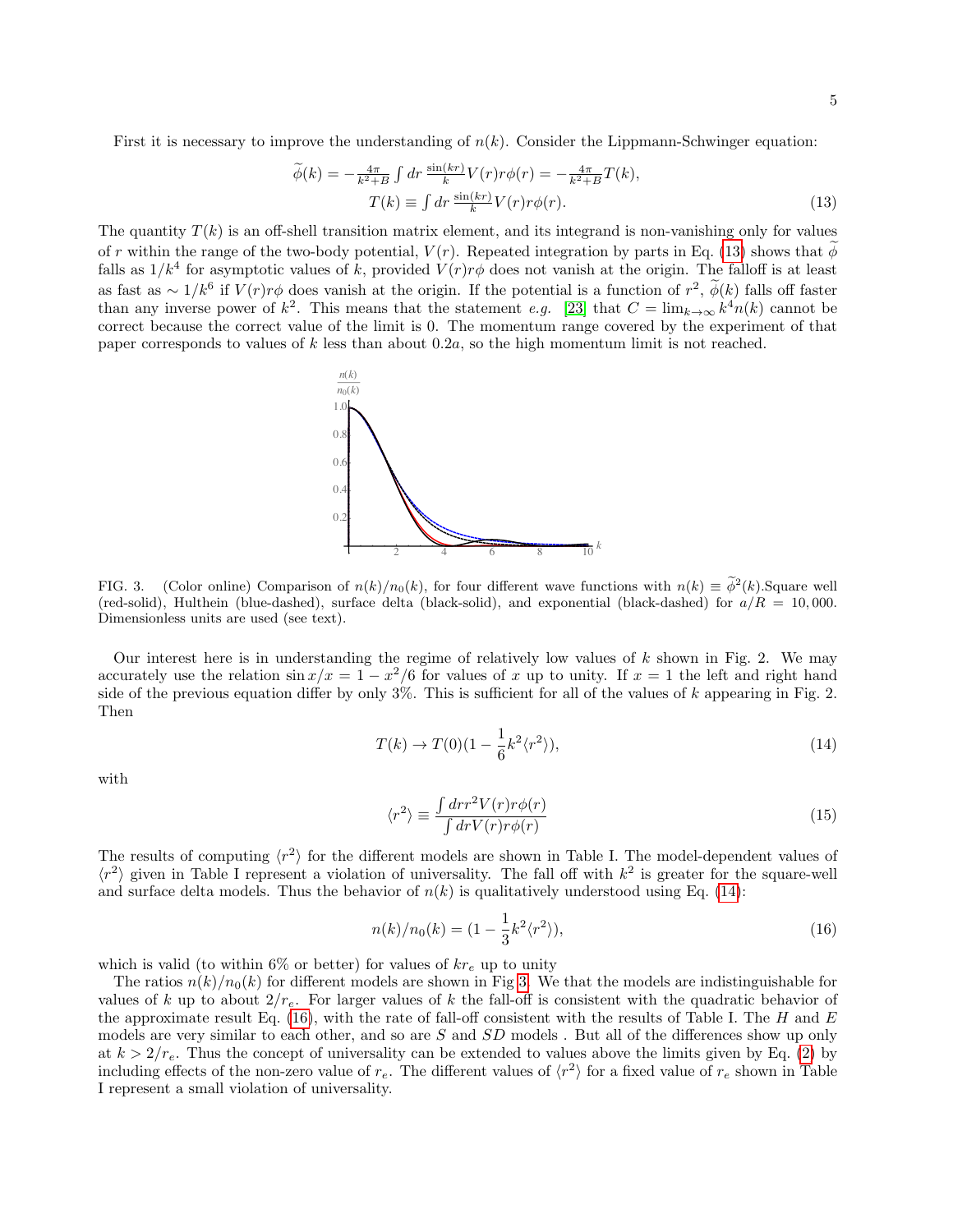|    | Model $a = 10000, r_e = 1$ |
|----|----------------------------|
| 0  | $\mathbf{0}$               |
| S  | 0.46                       |
| H  | 0.22                       |
| SD | 0.57                       |
| F. | 0.29                       |

TABLE I. The quantity  $\langle r^2 \rangle$  for the 0, S, H, SDE models. The ratio of  $\langle r^2 \rangle$  to unity gives the quantity  $\lambda$  of the text.

The results obtained here use a fixed scattering length. However, the value of the scattering length is important in and of itself. The results Eq. [\(14\)](#page-4-1), Eq. [\(16\)](#page-4-3) and Table I tell us that the density  $n(k)$  $n_0(k)(1 - \lambda k^2 r_e^2)$  with  $\lambda$  of the order of unity. Different models have different values of  $\lambda$ , even if the effective range of the different models is the same. Moreover, should  $\lambda r_e^2$  be comparable to unity, the function  $n(k)$ would have very little resemblance to  $n_0(k)$ .

We next explore the consequences that non-zero values of  $\langle r^2 \rangle$  have for the energy decomposition [\[8\]](#page-8-7). For the two-body system at rest, and for large scattering lengths, this reads:

<span id="page-5-0"></span>
$$
B = -\frac{1}{a^2} = \frac{4\pi}{(2\pi)^3} \int_0^\infty dk \, k^4 \left[ n(k) - \frac{C}{k^4} \right] + \frac{C}{4\pi a},\tag{17}
$$

in our units, with the contact  $C = 8\pi/a$ . The energy relation of [\[13\]](#page-8-9) is essentially the same as in Eq. [\(17\)](#page-5-0) because an upper limit  $\Lambda$  can be taken to be infinite by adjusting a bare coupling constant to reproduce a given value of a. Evaluating the integral for the zero range model gives a value of  $-3/a^2$ , so for that model the energy relation correctly becomes:  $-1/a^2 = -3/a^2 + 2/a^2$ . It is worthwhile to rewrite Eq. [\(17\)](#page-5-0) for the particular case of the zero range model as

<span id="page-5-2"></span>
$$
1 = -\frac{a^2}{6\pi^2} \int_0^\infty dk \, k^4 (n_0(k) - \frac{8\pi}{ak^4}),\tag{18}
$$

with  $n_0(k) = \frac{8\pi a^3}{(1+k^2a^2)^2}$ .

But for models with a non-zero effective range, with a general asymptotic behavior:  $\phi^2(k)$  falls at least as fast as  $1/k^8$ . This causes the integral appearing in the right-hand side of Eq. [\(17\)](#page-5-0) to diverge linearly, and the energy relation of Eq. [\(17\)](#page-5-0) cannot be valid as written. Indeed, Fourier transforming each of the wave functions,  $\widetilde{\phi}(k)$ , appearing in the quantity  $\frac{4\pi}{(2\pi)^3} \int_0^\infty dk k^4 \widetilde{\phi}(k)^2$  shows that it is the expectation value of the kinetic energy:  $\langle \phi | (-\nabla^2 | \phi \rangle)$ , which is finite for models with a non-zero effective range. If one takes the upper limit of the integral in Eq. [\(17\)](#page-5-0) to be a finite quantity  $\Lambda$  the second term is  $-C\Lambda$ . This means that the relatively small differences between the densities  $n(k)$  and  $n_0(k)$  cause a linear divergence in the energy relation of Eq. [\(17\)](#page-5-0), and cannot be neglected. This is the origin of our previous statement that the formula  $C = \lim_{k \to \infty} k^4 n(k)$  cannot be taken literally. The value of infinity is too large. We seek to fix this problem

This problem can be fixed, and a version of the energy decomposition can be recovered. Let's choose the upper limit of the integral to be  $\Lambda$  and define its ratio to the zero range result of  $-3/a^2$  to be a function  $R_{\Lambda}$ , with

<span id="page-5-1"></span>
$$
R(a,\Lambda) \equiv -\frac{a^2}{6\pi^2} \int_0^{\Lambda} dk \, k^4 (n(k) - \frac{8\pi}{ak^4}).
$$
\n(19)

Note that if  $n(k)$  is well approximated by  $n_0(k)$  over the range of the integrand, then  $R(a,\Lambda)$  would be close to unity and the sum rule of Eq. [\(17\)](#page-5-0) would be corrected simply by replacing the infinite upper limit of the integral in Eq. [\(17\)](#page-5-0) by  $\Lambda$ .

We analyze Eq. [\(19\)](#page-5-1) by subtracting and adding Eq. [\(18\)](#page-5-2), so that

$$
R(a,\Lambda) = 1 - \frac{a^2}{6\pi^2} \int_0^{\Lambda} dk \, k^4 (n(k) - \frac{8\pi}{ak^4}) + \frac{a^2}{6\pi^2} \int_0^{\infty} dk \, k^4 (n_0(k) - \frac{8\pi}{ak^4}).
$$
 (20)

$$
= 1 - \frac{a^2}{6\pi^2} \int_0^\Lambda dk \, k^4 (n(k) - n_0(k)) + \frac{a^2}{6\pi^2} \int_\Lambda^\infty dk \, k^4 (n_0(k) - \frac{8\pi}{ak^4}) \tag{21}
$$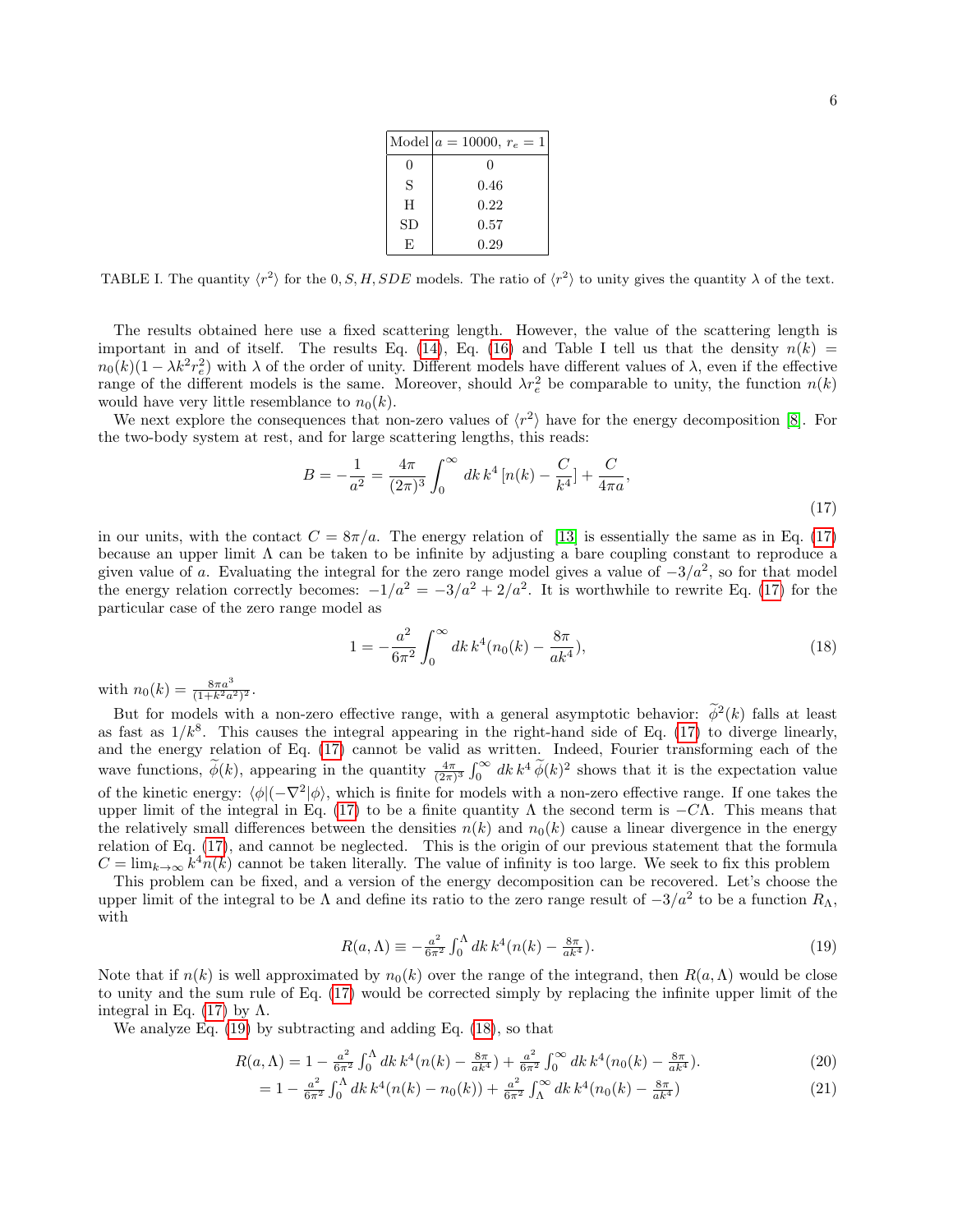

FIG. 4. (Color online) The function  $R(a, \Lambda = x/a^{T/3})$  as a function of the variable x for values of a ranging from  $10^4$  to  $10^{19}$ . The lowest curve represents  $a = 10^4$ . Dimensionless units are used (see text).

The second integral term of the above equation is expected to be very small. It may be evaluated as:

$$
\frac{a^2}{6\pi^2} \int_{\Lambda}^{\infty} dk \, k^4 (n_0(k) - \frac{8\pi}{ak^4}) \approx \frac{-8}{3\pi\Lambda a} + \mathcal{O}(1/(\Lambda a)^3)
$$
 (22)

Note that  $\Lambda a \gg 1$  because a is large. Thus any terms falling as a power of a can be safely neglected in the limit of large scattering length. The net result is that for that limit

<span id="page-6-0"></span>
$$
R(a,\Lambda) = 1 - \frac{a^2}{6\pi^2} \int_0^{\Lambda} dk \, k^4 (n(k) - n_0(k)) \equiv 1 - \Delta R(a,\Lambda). \tag{23}
$$

We shall see that the above expression can be approximated by unity for appropriate values of  $\Lambda$ . To see this use  $n(k)/n_0(k) = (1 - \frac{1}{3}k^2\langle r^2 \rangle)$ , in its range of applicability  $(kr_e < 1)$ , so that

<span id="page-6-2"></span>
$$
\Delta R(a,\Lambda) = \frac{4a^5 \langle r^2 \rangle}{9\pi} \int_0^\Lambda dk \, \frac{k^6}{(1+k^2 a^2)^2} \approx \frac{4}{27\pi} a \langle r^2 \rangle \Lambda^3. \tag{24}
$$

The conventional approach to the upper limit  $\Lambda$  in the integral appearing in Eq. [\(23\)](#page-6-0) would be to take  $\Lambda$  to be  $x/r_e$ , with x on the order of 0.1. In that case, Eq. [\(23\)](#page-6-0) tells us that  $\Delta R(a,\Lambda)$  would grow linearly without bound as a increases, and the energy sum rule would not be not valid.

Instead we derive the necessary criterion for validity by setting  $\Delta R(a,\Lambda)$  to 0.1. This gives

<span id="page-6-1"></span>
$$
\Lambda = \frac{1.28}{(a\langle r^2 \rangle)^{1/3}},\tag{25}
$$

and the value of the upper limit is smaller than  $x/r_e$  for values of a greater than about 1000. The quadratic approximation to the density, Eq.  $(16)$  remains valid for such values of a. The net result is that the energy decomposition can be written as

$$
-\frac{1}{a^2} = \frac{4\pi}{(2\pi)^3} \int_0^\Lambda dk \, k^4 \left[ n(k) - \frac{C}{k^4} \right] + \frac{C}{4\pi a},\tag{26}
$$

to an accuracy of at least 10%. The upper limit Eq. [\(25\)](#page-6-1) is a surprise as many who would expect instead that  $\Lambda \propto x/r_e$ , with x a small number in the vicinity of 0. To check that this is the correct upper limit we plot the function  $R_{x/a^{1/3}}(a)$  (as obtained for the Hulthein potential) for a huge range of values of a as a function of a and x in Fig. 4. If the dependence given by Eq.  $(24)$  were exact the different curves would coalesce into a single one, and this occurs to a large extent for  $a > 10^5$ . We also see that  $R(a,\Lambda) \approx 1$  for a large range of values of x.

The calculations of  $R(a,\Lambda)$  lead to the statement:

<span id="page-6-3"></span>
$$
C \approx k^4 n(k), \ 0 < k < \Lambda,\tag{27}
$$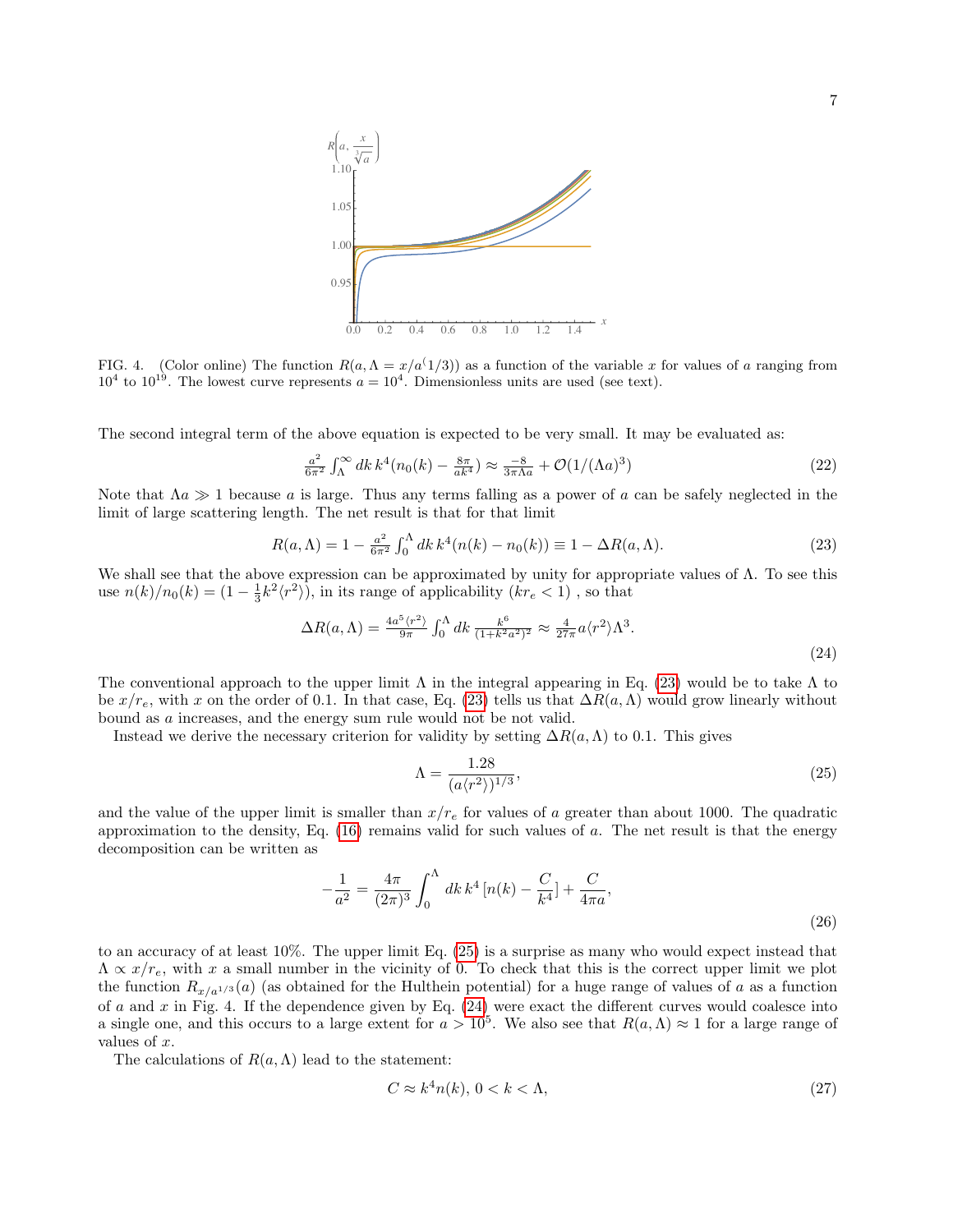if one wishes to maintain the energy sum rule.

The density-density correlation at short distances [\[8,](#page-8-7) [17\]](#page-8-12) is discussed next. For a system of atoms with two different spins (1,2), using the zero-range model yields the result:

<span id="page-7-0"></span>
$$
\langle n_1(\mathbf{R} + \frac{1}{2}\mathbf{r}) n_2(\mathbf{R} - \frac{1}{2}\mathbf{r}) \rangle \to \frac{1}{16\pi^2} (\frac{1}{r^2} - \frac{2}{ar}) \mathcal{C}(\mathbf{R})
$$
\n(28)

for small separations r, where  $n_{1,2}$  are density operators. The function of r arises from the singular part of the square of the wave function  $\phi_0(r) \propto (1/r - 1/a)$ . Integrating Eq. [\(28\)](#page-7-0) both  $\mathbf{r}_1, \mathbf{r}_2 = \mathbf{R} \pm \mathbf{r}/2$  over a ball of radius s, defining an operator

$$
\mathcal{O}(s)f(s) \equiv \int d^3r_1 d^3r_2 \theta(s-r_1)\theta(s-r_2)f(s) \tag{29}
$$

Refs. [\[8,](#page-8-7) [17\]](#page-8-12) find

$$
N_{\text{pair}}^{(0)}(\mathbf{R},s) \equiv \mathcal{O}(s) \langle n_1(\mathbf{R} + \frac{1}{2}\mathbf{r}) n_2(\mathbf{R} - \frac{1}{2}\mathbf{r}) \rangle = \frac{s^4}{4} \mathcal{C}(\mathbf{R}).
$$
\n(30)

The volume of the ball is  $V = 4\pi s^3/3$ . The  $s^4$  behavior, which arises from the  $1/r^2$  term in the square of  $\phi(r)$ , interesting because the number of pairs inside that ball scales as  $V^{4/3}$  instead of the expected  $V^2$  behavior [\[17\]](#page-8-12).

Here we evaluate  $N_{\text{pair}}(\mathbf{R}, s)$  using a general model of  $\phi(r)$ , which must be finite at the origin. Consider the quantity

$$
N_{\text{pair}}(\mathbf{R}, s) \equiv \mathcal{O}(s) \langle n_1(\mathbf{R} + \frac{1}{2}\mathbf{r}) n_2(\mathbf{R} - \frac{1}{2}\mathbf{r}) \rangle = F(s)\mathcal{C}(\mathbf{R})
$$
  

$$
F(s) \equiv \mathcal{O}(s)\phi(|\mathbf{r}_1 - \mathbf{r}_2|))^2.
$$
 (31)

The function  $F(s)$  may be evaluated in terms of  $\widetilde{\phi}$ , so that

$$
F(s) = \int \frac{d^3k}{(2\pi)^3} \frac{d^3k'}{(2\pi)^3} \int d^3r_1 d^3r_2 \theta(s - r_1) \theta(s - r_2)
$$
  
 
$$
\times \widetilde{\phi}(k) \widetilde{\phi}^*(k') \exp[i(\mathbf{k} - \mathbf{k}') \cdot (\mathbf{r}_1 - \mathbf{r}_2)].
$$
 (32)

The integrals over  $r_{1,2}$  may be evaluated to yield

$$
F(s) = V^2 \int \frac{d^3k}{(2\pi)^3} \frac{d^3k'}{(2\pi)^3} \tilde{\phi}(k) \tilde{\phi}(k') \left(\frac{3j_1(qs)}{qs}\right)^2, \tag{33}
$$

where  $q \equiv |\mathbf{k} - \mathbf{k}'|$ , and  $j_1(x)$  is a spherical Bessel function of order unity, with  $\lim_{x\to 0} j_1(x) = x/3$ . These integrals are uniformly convergent because of the  $1/k^4$  (or faster) asymptotic behavior of  $\phi(k)$ . Thus, in seeking the behavior for small values of s we may take the limit  $qs \to 0$  inside the integral. This procedure leads to

$$
\lim_{s \to 0} F(s) = V^2 \phi^2(0)
$$
\n(34)

with the wave function at the origin  $\phi(0)$  a finite quantity for all models that assume that the range of interaction is not zero. The use of an appropriate wave function. leads to a  $V^2$  dependence.

Our results show that the influence of a non-zero effective range causes significant corrections to the zerorange model of the density  $n_0(k)$ , with the details depending on the value of the effective range  $r_e$ . The relation between  $r_e$  and the size parameter of the each model depends on the given model, and can be regarded as a violation of universality. Given a fixed value of  $r_e$ , the density  $n(k)$  is universal for values of k up to about  $2/r_e$ . The corrections to  $n_0(k)$  cause the energy decomposition to fail, and the pair density  $N_{\text{pair}}(\mathbf{R}, s)$  to vary as  $s^6$ . The divergent energy decomposition of Eq. [\(17\)](#page-5-0) is rescued by using a cutoff momentum that  $\sim 1/(a^{1/3}\langle r^2\rangle^{1/3})$ . Moreover, the contact C cannot be thought of as the coefficient of the asymptotic  $1/k^4$ behavior of the density. But Eq. [\(27\)](#page-6-3) finds that this coefficient is valid for a finite range of momenta.

The violations of universality discussed here involve non-zero values of  $r_e$ . For a fixed value, these. violations are apparent only for  $k > 2/r_e$ . The influences of the effective range are important because they are related